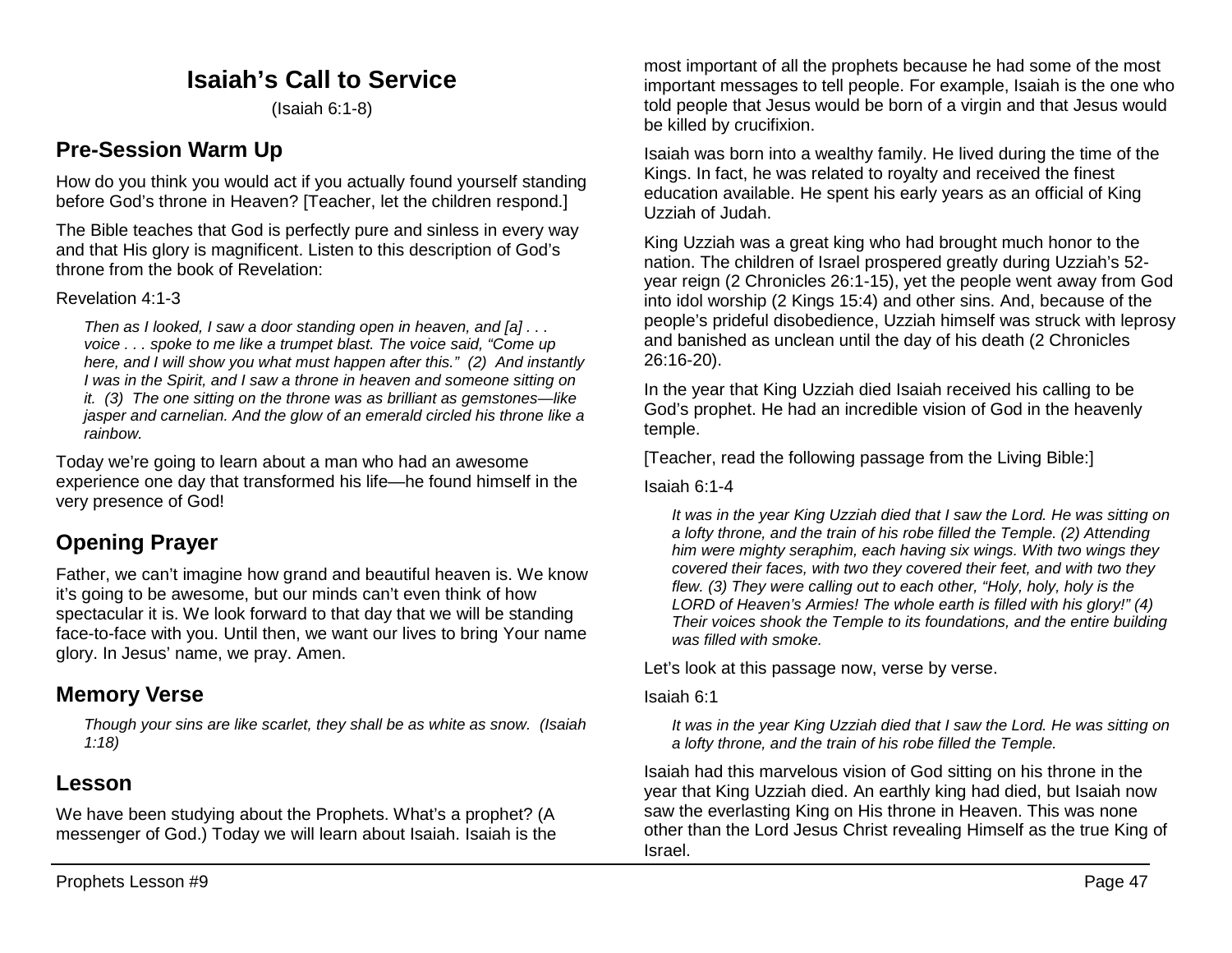[Teacher, this is a theophany—a pre-incarnate appearance of Jesus.]

Isaiah actually experienced a vision of the Lord Jesus Christ. A vision is like a dream, only it's while you are awake. God gives you a supernatural experience of seeing into the heavenly realm. Isaiah was actually seeing Jesus sitting on His throne in heaven. Now keep in mind that Isaiah lived many years before Jesus came to earth as a baby. How could Isaiah actually be seeing Jesus? (The Lord Jesus is God the Son. He has always existed in heaven.) There are several times in Old Testament times when Jesus appears to certain people for special reasons.

Years after Isaiah had this vision, the Lord Jesus came to earth to be born. He grew to be a Man who lived a perfect life; then He was put to death on a cross because of your sin and mine. He is in heaven now, preparing a place for those who believe in Him as their Savior. Jesus is the true King, as Isaiah saw Him on His throne in this special vision from God.

#### Isaiah 6:2

*Attending him were mighty seraphim, each having six wings. With two wings they covered their faces, with two they covered their feet, and with two they flew.*

Seraphim are heavenly angels. This must have been amazing to see!

#### Isaiah 6:3-4

*They were calling out to each other, "Holy, holy, holy is the LORD of Heaven's Armies! The whole earth is filled with his glory!" (4) Their voices shook the Temple to its foundations, and the entire building was filled with smoke.*

These beautiful angels were flying around proclaiming God's holiness and glory. As they cried out, "Holy, Holy, Holy is the Lord of hosts" there was a great earth quake and the temple was filled with smoke – this just showed the glory and power of God. (The smoke was probably the cloud of glory surrounding His presence.)

As Isaiah saw the angels cover their faces in reverence and humility, he must have been deeply moved with a sense of God's holiness. He must have felt humbled to think that he would be permitted to observe such a vision. If you were Isaiah and had seen this vision, what would you be thinking? [Teacher, let the children share.]

Perhaps you would think about how unworthy you are to be in God's presence. That's what Isaiah thought!

Isaiah 6:5

*Then I said, "It's all over! I am doomed, for I am a sinful man. I have filthy lips, and I live among a people with filthy lips. Yet I have seen the King, the LORD of Heaven's Armies."*

When Isaiah looked upon the Lord of heaven, Isaiah said, "My doom is sealed, for I am a foul-mouthed sinner, a member of a sinful, foulmouthed race…" Though Isaiah knew God, he realized, perhaps in a new way, how holy God is and how very sinful he was. Seeing his sinfulness, he confessed it to God.

When we compare ourselves with other people, we become proud. We have a tendency to think more highly of ourselves. You might think, "I'm not as bad as that other person." But when we honestly compare ourselves with God we are humbled.

When Isaiah saw the Lord he said "Woe is me," not "Woe is my neighbor," not "Woe is somebody else," but "Woe is me!" When he compared himself with the Lord, he realized his own inadequacy. Isaiah knew he was a sinful man. God was pleased when Isaiah humbled himself and confessed his sin.

Why do you think that Isaiah might have said, "I'm a man of unclean lips"? What sort of sins do you and I commit with our lips? (Cursing, telling dirty jokes, lying, gossiping, complaining, criticizing, backbiting, singing wrong music, etc.)

When he confessed his sin to God, an amazing thing happened...

Isaiah 6:6-7

*Then one of the seraphim flew to me with a burning coal he had taken from the altar with a pair of tongs. (7) He touched my lips with it and said, "See, this coal has touched your lips. Now your guilt is removed, and your sins are forgiven."*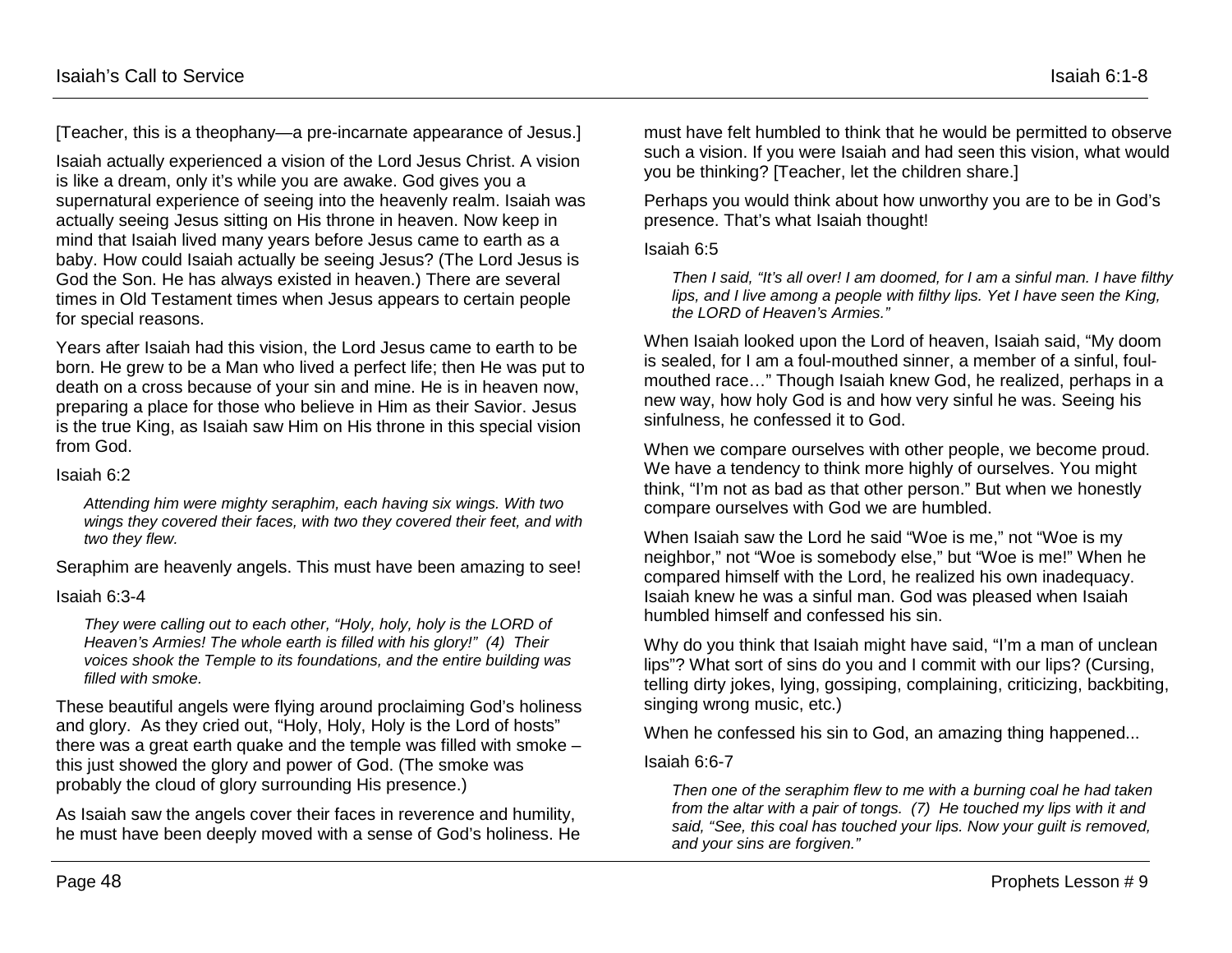Only God could make Isaiah's life clean for service. In the temple, they kept fires going all the time. God sent one of His angels down who picked up a live, burning coal and touched Isaiah's lips with it. The angel said, "Now you are pronounced 'Not guilty' because this coal has touched your lips. Your sins are all forgiven." Now he was ready for service. God cleansed his lips.

Notice that Isaiah first saw the Lord, then he humbled himself before God, confessed his sin and then God cleansed him and he was now ready to serve.

#### Isaiah 6:8

*Then I heard the Lord asking, "Whom should I send as a messenger to this people? Who will go for us?" I said, "Here I am. Send me."*

Isaiah heard the Lord asking, "Who will go for Us?"

God wants us to go and do His will, to serve Him and tell others of Him. What he seeks is one who is willing and ready to go. Now that he was made clean, Isaiah waved his hand and said "here! Why not use me?"

Isaiah didn't even know where God would send him! He just knew that he wanted to serve God with his whole life. God is looking for servants with clean hearts who willingly offer themselves to Him—without having to know what He has planned for them.

When Isaiah saw in an unforgettable way how holy God is, he confessed his sin and God cleansed his life for serve. When you have confessed your sin to God and have allowed Him to cleanse you, you will be ready to serve Him in whatever way He desires.

Isaiah saw a wonderful vision of God! It had not been like any dream which a person has when he is sleeping. The vision which Isaiah saw was truly Jesus. The voice he heard speaking was really Jesus' voice. When Isaiah confessed his sin, he was truly talking with Jesus.

After Isaiah was cleansed from his sin, he had a job to do for Jesus. You and I have not been able to see Jesus with our own eyes like Isaiah did. Someday we will. Until we see Him, however, we can talk to Him. Just as Isaiah talked with Jesus, so we can talk with Him, too. We can tell Jesus about our sins and get forgiveness for them, just as Isaiah did.

Then what do you think Jesus wants us to do? Just as He told Isaiah to go with His message, so Jesus wants us to go with His message. What do you think Jesus' message is? Jesus' message is there is forgiveness with Him; you can trust in what He did on the cross.

God wants you to be a prophet, just like Isaiah was. Go out and tell people about what Jesus came to earth to do for you and for me.

# **Closing Prayer**

Father, we want to be acceptable in Your eyes. Forgive us of our sins and purify our hearts. "Let the words of my mouth and the meditation of my heart be acceptable in Your sight, O Lord, my strength and my redeemer." In Jesus' name, we pray. Amen.

## **Learning Activities**

### **Craft Corner**

### *White as Snow*

This experiment teaches us how completely God forgives our sin through Jesus' death on the cross.

### **Materials**:

- Red and white construction paper
- Clear glass of water Chlorine bleach
- 
- Food coloring **•** Pencils
	-

### **Preparation**:

Using spray adhesive, laminate a piece of red construction paper to a piece of white construction paper. Cut out large cross shapes, one for each child that are red on one side and white on the other. (Make them large enough for them to write on.)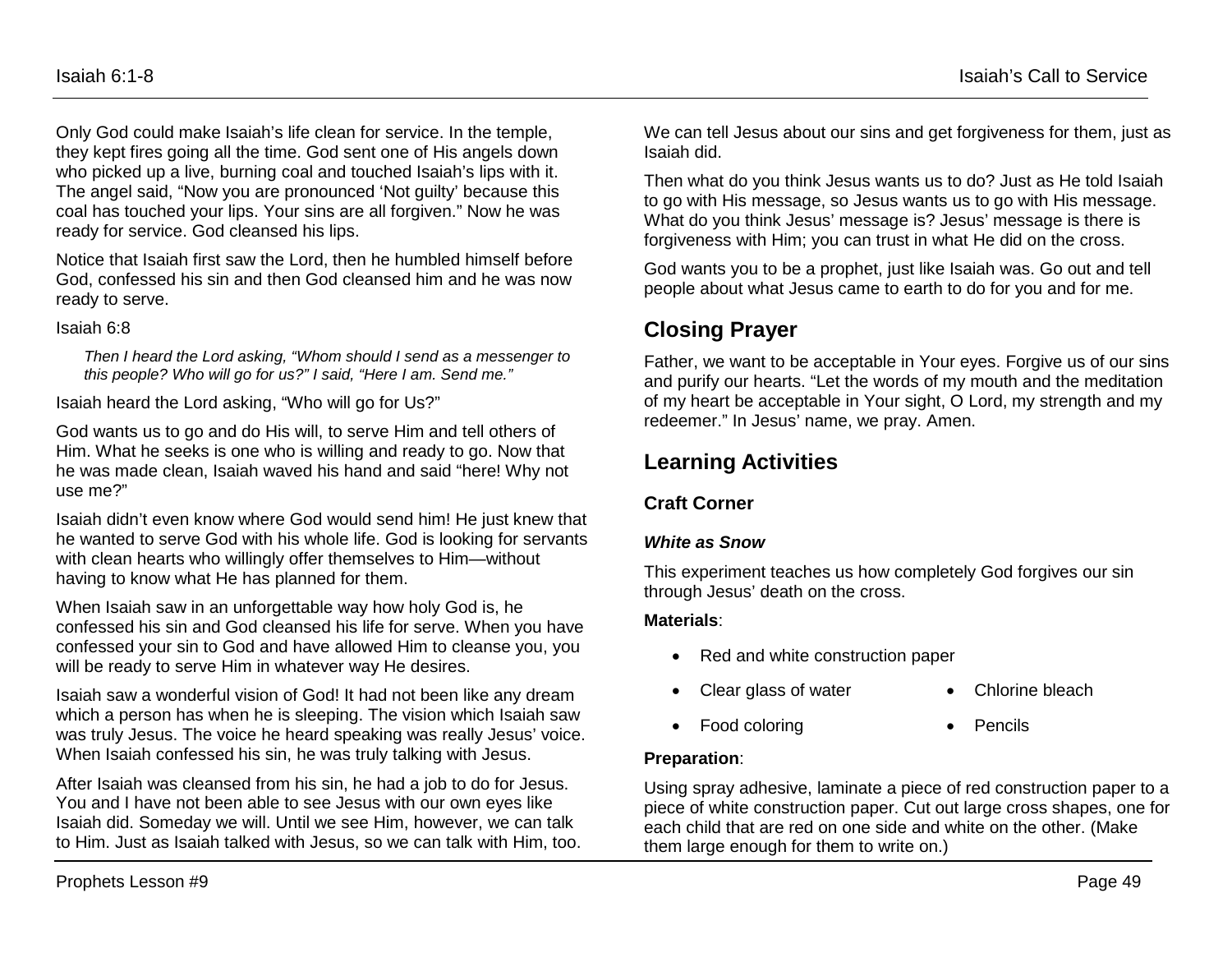### **Procedure**:

[Give each student a cross shape and a pencil.] The Bible talks a lot about sin. Sin is doing something wrong – something that hurts someone or is against God's rules. How many of you have ever committed a sin? The Bible says that every person on earth has sinned. (Romans 3:23) Sin makes our lives dirty and unholy. Sin keeps us from knowing God because He cannot be near sin. He is holy and pure, just like this glass of clear water.

This glass is like our lives. Look what happens when we sin. [Put one drop of food coloring into the water. Let it naturally swirl around.] This drop of color represents a sin, such as telling a lie. One lie doesn't seem too bad when we tell it, but see how it makes our lives look. [Hold up the food coloring bottle.]

Now as you name a sin, you write that sin on the red side of your cross and I'll put another drop of food coloring in the glass. What sin shall we call the next drop of color? (Stealing, swearing, disobeying parents, hitting someone, being grouchy, and cheating.) Let's say that our next drop represents cheating. [Add another drop to the water. Repeat the question adding drops of different colored food coloring to the water for each sin.]

Look how dirty the water is now. That's a lot of sin in our lives. It looks like this water will never be clean and clear again!

But God has the answer to sin. He sent Jesus to the earth to be born as a baby. As Jesus grew up, he didn't ever sin. He didn't cheat or lie or steal or get grouchy. He is the only person who ever lived who never committed a sin!

Then He died on the cross to pay for our sins. We can't pay for our sins because we are already sinners. Only Jesus could pay for our sins because He didn't have any sins of His own to pay for. After Jesus died and was in a grave for three days, He rose again. Now He is living in Heaven. That's why Jesus has power over sin. (1 Corinthians 15:57).

When we ask God to forgive our sins because we believe that Jesus paid for them on the cross, God forgives our sins completely.

He makes our lives clean and pure again. He lets us become one of His children.

Jesus has power to take away our sins. That is like this special solution. [Pour the bleach into the colored water.]

Now let's see what happens to the color in the glass. This is like when you ask Jesus into your heart. When you ask Jesus to forgive you for breaking God's rules He makes your heart clean on the inside.

Look at our glass of water. It's clear and clean again. That's what God sees when He looks at a Christian's life. He doesn't see any sin. The sin has been washed away by the blood of Jesus. Just like the white side of your cross. There's no sin on that side, is there?

If you have never asked Jesus to be your Savior and to forgive your sins, please see me after class. I'd like to show you how your life can be as clean as this water.

### **Game Center**

Use the following review questions in a game of your choice:

- 1. How would you act if you actually found yourself standing before God's throne in Heaven?
- 2. What incredible thing happened to Isaiah the year that King Uzziah died? (He had a vision of God in the heavenly temple.)
- 3. How is it that Isaiah saw Jesus sitting on the throne in Heaven, if he hadn't been born yet? (He is God and has always existed.)
- 4. What did the angles do with their wings? Look in verse 2. (With 2 he covered his face, with 2 he covered his feet, and with 2 he flew.)
- 5. What did the angles cry out as they flew around? (Holy, Holy, Holy is the Lord of hosts.)
- 6. What did the door posts do? Look at verse 4. (They shook.)